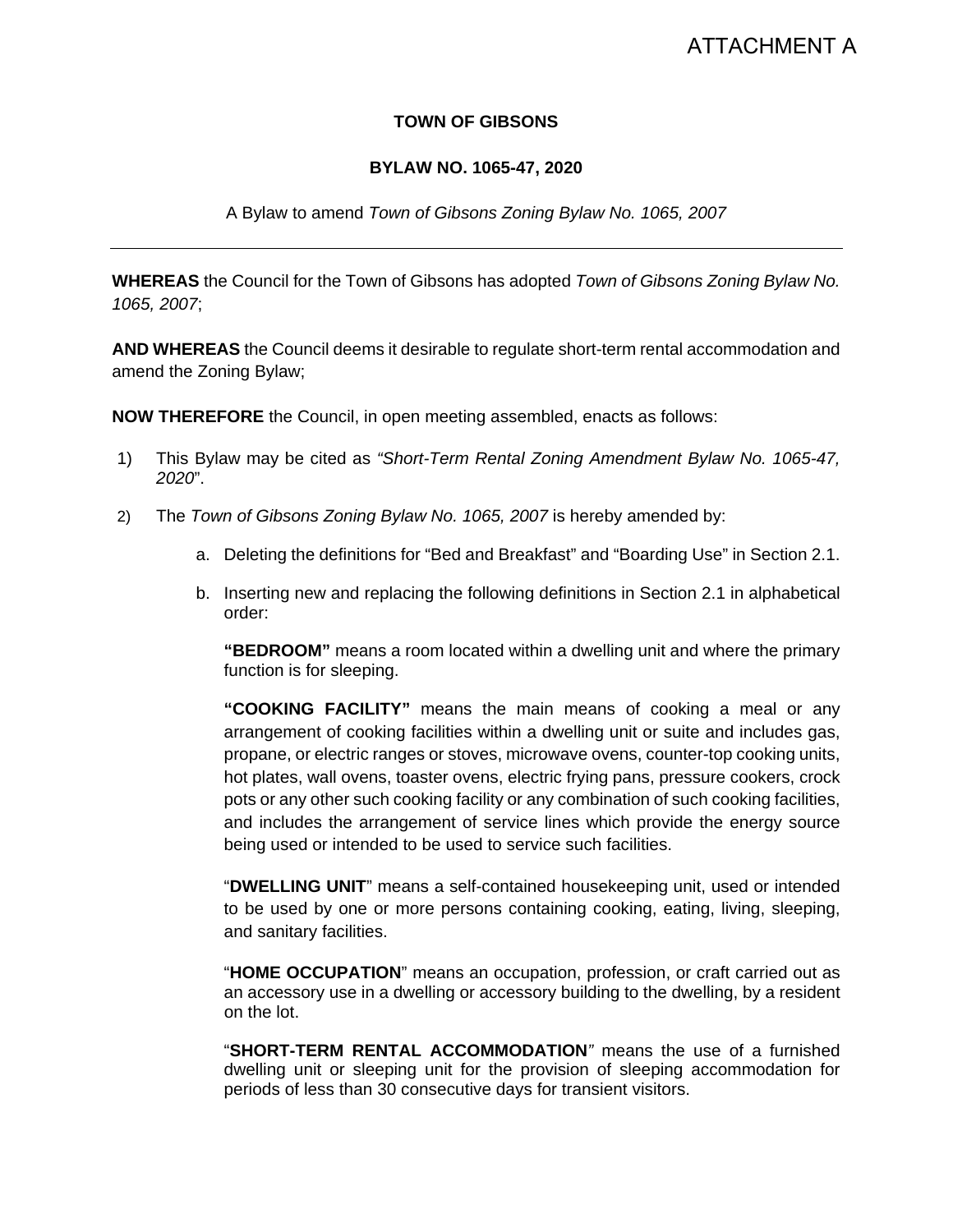**"SLEEPING UNIT"** means a unit primarily used for sleeping, containing sleeping and sanitary facilities, but no kitchen or cooking facilities.

"**TOURIST ACCOMMODATION**" means a building which provides sleeping accommodation for transient visitors and may include cooking and dining facilities, meeting rooms, laundromats, dry-cleaning services, spa and fitness centres, and service commercial use.

- c. Deleting all references to "Boarding Use".
- d. Deleting all references to "Bed and Breakfast" use.
- e. Adding Short-term rental accommodation use to Section 6.12 as follows:

**Class of Use**<br>
Short-term rental accommodation<br>  $\begin{array}{r} \n\text{Required Parking Spaces} \\
\text{Short-term rental accommodation} \\
\end{array}$ 

1 per 2 bedrooms / sleeping units

f. Replacing Section 8.5 with the following:

#### **8.5 Home Occupations**

Home Occupations are a permitted accessory use in any dwelling unit, subject to the following regulations:

- (1) Home Occupation uses must not include vehicle repair or maintenance, body shops, metal fabrication, the sale of goods not produced on the premises, the production or sale of highly combustible products, or short-term rental accommodation;
- (2) Home Occupation uses must be conducted within a building permitted by this Bylaw, and must not include outdoor storage of equipment, materials, containers or finished product;
- (3) Home Occupation uses must not produce any vibration, noise, heat, glare, odours, air pollution or electrical interference discernible from the outside of the dwelling in which the Home Occupation is located;
- (4) No external indication must exist that a dwelling unit contains an accessory Home Occupation use, except for a single sign not exceeding  $0.3$  m<sup>2</sup> (3.2 ft<sup>2</sup>) in area;
- (5) A Home Occupation use must be conducted only by a resident or members of a family resident in the dwelling unit to which the Home Occupation use is accessory, and such use shall not occupy more than 20% of the gross floor area of such dwelling unit;
- (6) Not more than one vehicle, not exceeding 2.7 metric tonnes (3.0 tons) gross vehicle weight shall be used in the conduct of a home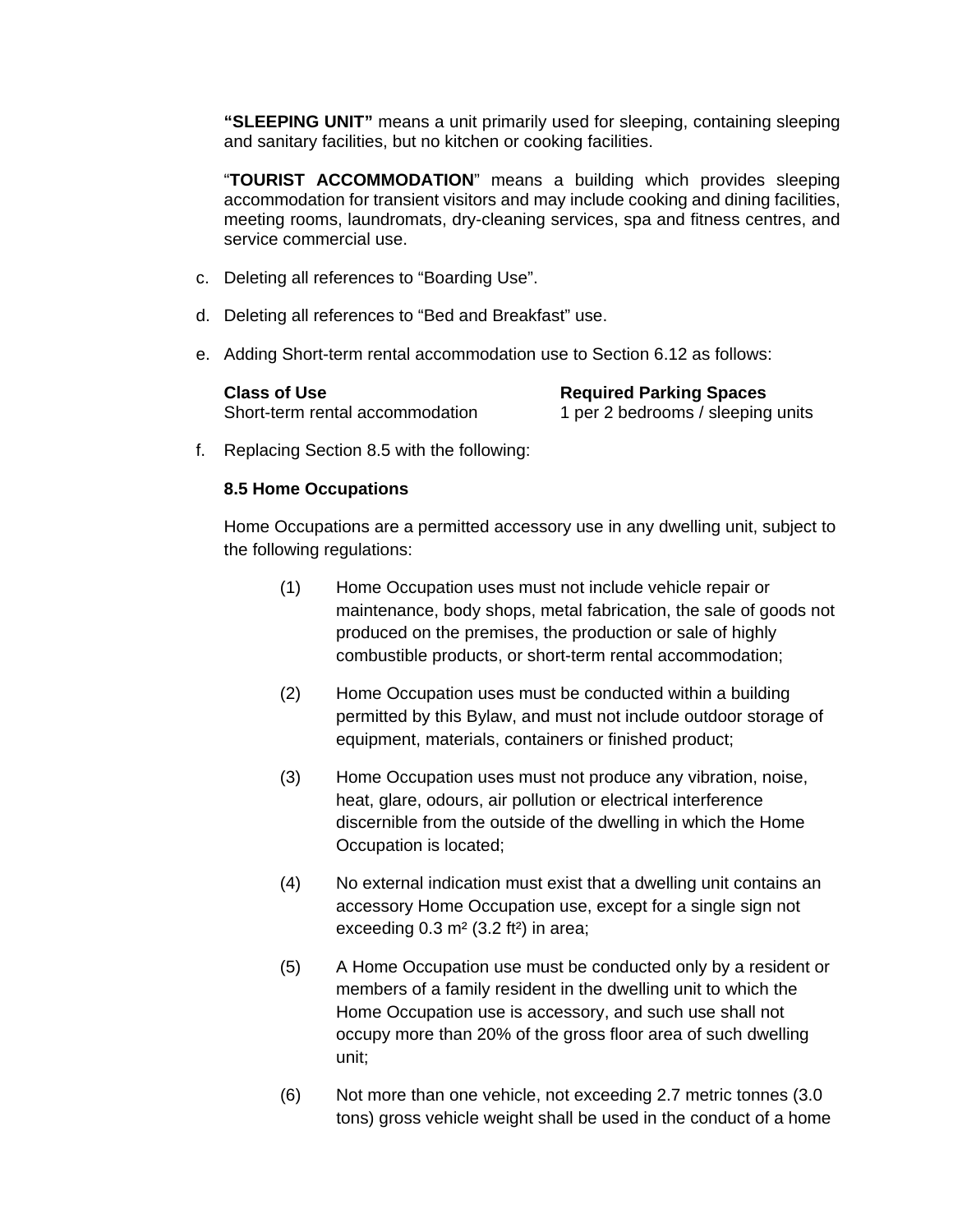business, and if licensed for commercial use, shall be parked in accordance with Section 4.9(1) of this Bylaw;

- (7) Home Occupations must not involve frequent arrivals or departures by vehicles for deliveries or customer or client visits; such movements shall be limited to no more than several per day;
- (8) A Town Business License is required for the conduct of any Home Occupation.
- (9) Not more than two home occupations are permitted on a property in conjunction with one another.
- g. Replacing Section 8.7 with the following:

## **8.7 Short-Term Rental Accommodation**

Short-term rental accommodation is permitted in any zone that permits a principal residential use, but is not permitted in an apartment building unless the apartment building is located in a zone that allows Tourist Accommodation, and is not permitted in the marine M-1, industrial I-1, live-work L-W, or institutional PA, ADM, PSU, or PRO zones.

Every short-term rental accommodation operation is subject to all of the following conditions:

(1)

Short-term rental accommodation shall be administered by a person who lives on the property full-time, and that person, must be present on the property during guest stays;

- (2) Short-term rental accommodation use shall occupy not more than one (1) dwelling unit or sleeping unit per property for the duration of a guest stay;
- (3) No external indication shall exist that a dwelling unit or sleeping unit is used as a short-term rental accommodation, except for a single sign not exceeding 0.3 m<sup>2</sup> (3.2 ft<sup>2</sup>) in area;
- (4) A valid Town of Gibsons Business Licence, and compliance with associated licence terms and conditions, is required to for the conduct of a short-term rental accommodation use and must be displayed on the property;
- (5) Off-street parking must be provided in accordance with Part 6 of this bylaw, except that one parking space adjacent to the property on Town land, where street parking is permitted, can be used and tandem parking is permitted;